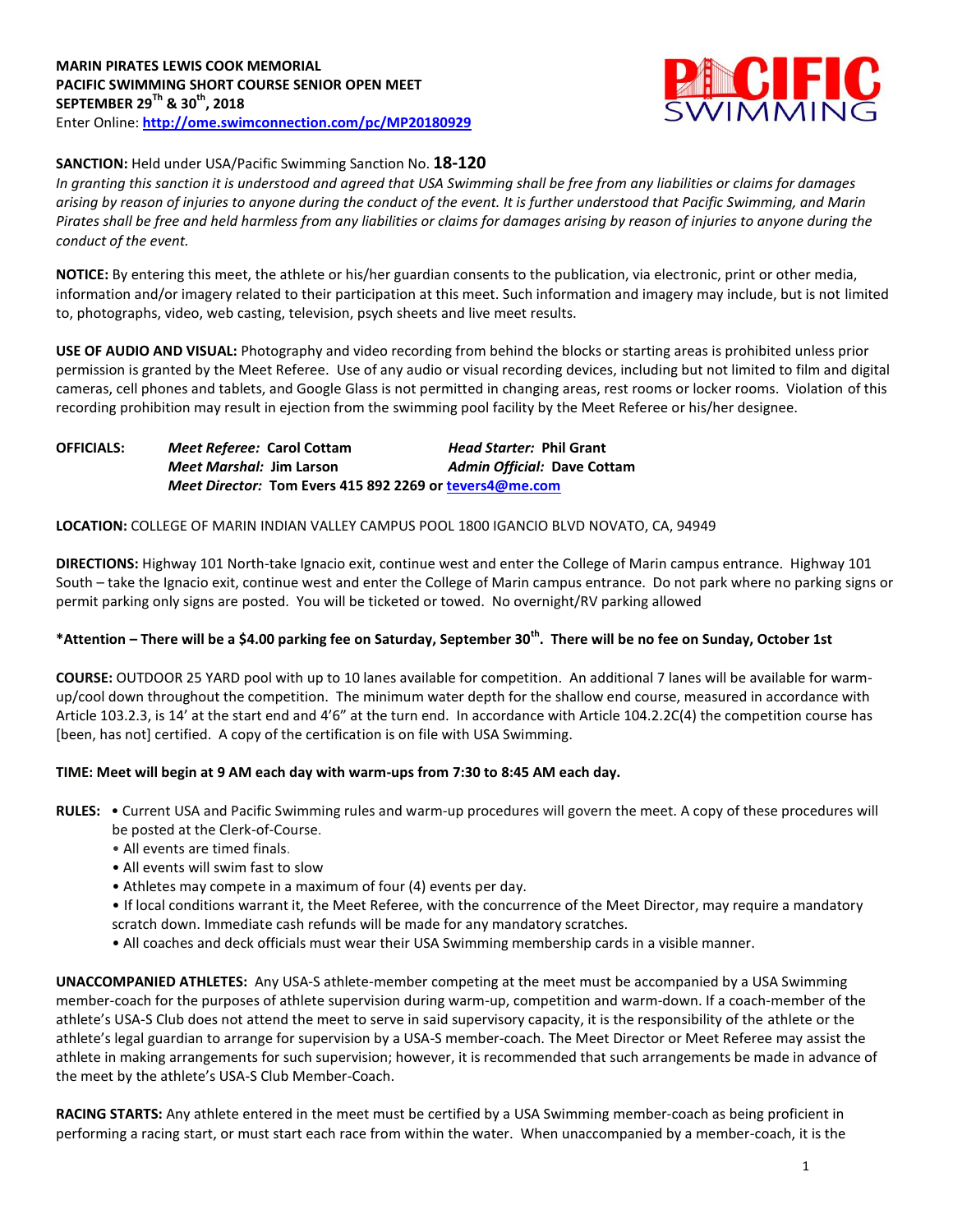responsibility of the athlete or the athlete's legal guardian to ensure compliance with this requirement.

**RESTRICTIONS:** • Smoking and the use of other tobacco products is prohibited on the pool deck, in the locker rooms, in spectator

- seating, on standing areas and in all areas used by athletes, during the meet and during warm-up periods.
- Sale and use of alcoholic beverages is prohibited in all areas of the meet venue.
- No glass containers are allowed in the meet venue.
- Only athletes, coaches, officials, and volunteers will be allowed on the pool deck.
- Changing into or out of swimsuits other than in locker rooms or other designated areas is prohibited.

**•** Destructive devices, to include but not limited to, explosive devices and equipment, firearms (open or concealed), blades, knives, mace, stun guns and blunt objects are strictly prohibited in the swimming facility and its surrounding areas. If observed, the Meet Referee or his/her designee may ask that these devices be stored safely away from the public or removed from the facility. Noncompliance may result in the reporting to law enforcement authorities and ejection from the facility. Law enforcement officers (LEO) are exempt per applicable laws.

• Operation of a drone, or any other flying apparatus, is prohibited over the venue (pools, athlete/coach areas, spectator areas and open ceiling locker rooms) any time athletes, coaches, officials and/or spectators are present.

• No team set up or ez ups on deck. Team areas can be set up on the field adjacent to the pool or in the bleachers

**ELIGIBILITY:** • Athletes must be current members of USA-S and enter their name and registration number on the meet entry card as they are shown on their Registration Card. If this is not done, it may be difficult to match the athlete with the registration and times database. The meet host will check all athlete registrations against the SWIMS database and if not found to be registered, the Meet Director shall accept the registration at the meet (a \$10 surcharge will be added to the regular registration fee). Duplicate registrations will be refunded by mail.

• Athletes 13/Over are eligible to enter this meet. There is no proof of time. Entry times should be the athlete's actual time and not the minimum standard.

• Athletes 11 and 12 years of age must meet the Senior Open time standard as outlined by Pacific Swimming time verification procedures. No refunds will be given if a time cannot be proven.

- Athletes under the age of 11 years are not eligible to compete.
- Disabled athletes are welcome to attend this meet and should contact the Meet Director or Meet Referee regarding special accommodations.
- No time conversions will be accepted.
- Entries with "NO TIME" will be rejected.

**SEEDING:** Event seeding will be in the following order: conforming short course yards, non-conforming long course meters, and non-conforming short course meters - USA Swimming rules 207.11.7B.

**CHECK-IN:** The meet will be deck seeded. Athletes must check-in at the Clerk-of-Course. No event shall be closed more than 30 minutes before the scheduled start of the session. Close of check‐in for all events shall be no more than 60 minutes before the estimated time of the start of the first heat of the event. Athletes who do not check-in will not be allowed to compete in the event.

**SCRATCH RULE:** Athletes entered in a timed final individual event that is seeded on the deck that have checked in for that event, must swim in the event unless they notify the clerk of the course before seeding for that event has begun that they wish to scratch. Failure to swim an event will result in being barred from their next individual event..

**ENTRY FEES:** \$6.50 per individual event plus an \$8.00 per athlete participation fee. Entries will be rejected if payment is not sent at time of request. No late entries will be accepted. No refunds will be made, except mandatory scratch downs.

**ONLINE ENTRIES:** To enter online go to **<http://ome.swimconnection.com/pc/MP20180929>** to receive an immediate entry confirmation this method requires payment by credit card. Swim Connection LLC charges a processing fee for this service, equal to \$1 per athlete plus 5% of the total Entry Fees. Please note that the processing fee is a separate fee from the Entry Fees. If you do not wish to pay the processing fee, enter the meet using a mail entry. **Entering online is a convenience, is completely voluntary, and is in no way required or expected of an athlete by Pacific Swimming.** Online entries will be accepted through Wednesday, September  $19^{th}$ , 2018 at 11:59 p.m.

**MAILED OR HAND DELIVERED ENTRIES:** Entries must be on the attached consolidated entry form. Forms must be filled out completely and printed clearly with athlete's best time. Entries must be entered using the current Pacific Swimming procedure: and postmarked by midnight, Monday, September 17<sup>th</sup> or hand delivered by 6:30 p.m. Wednesday, September 19<sup>th</sup>. Requests for confirmation of receipt of entries should include a self-addressed envelope.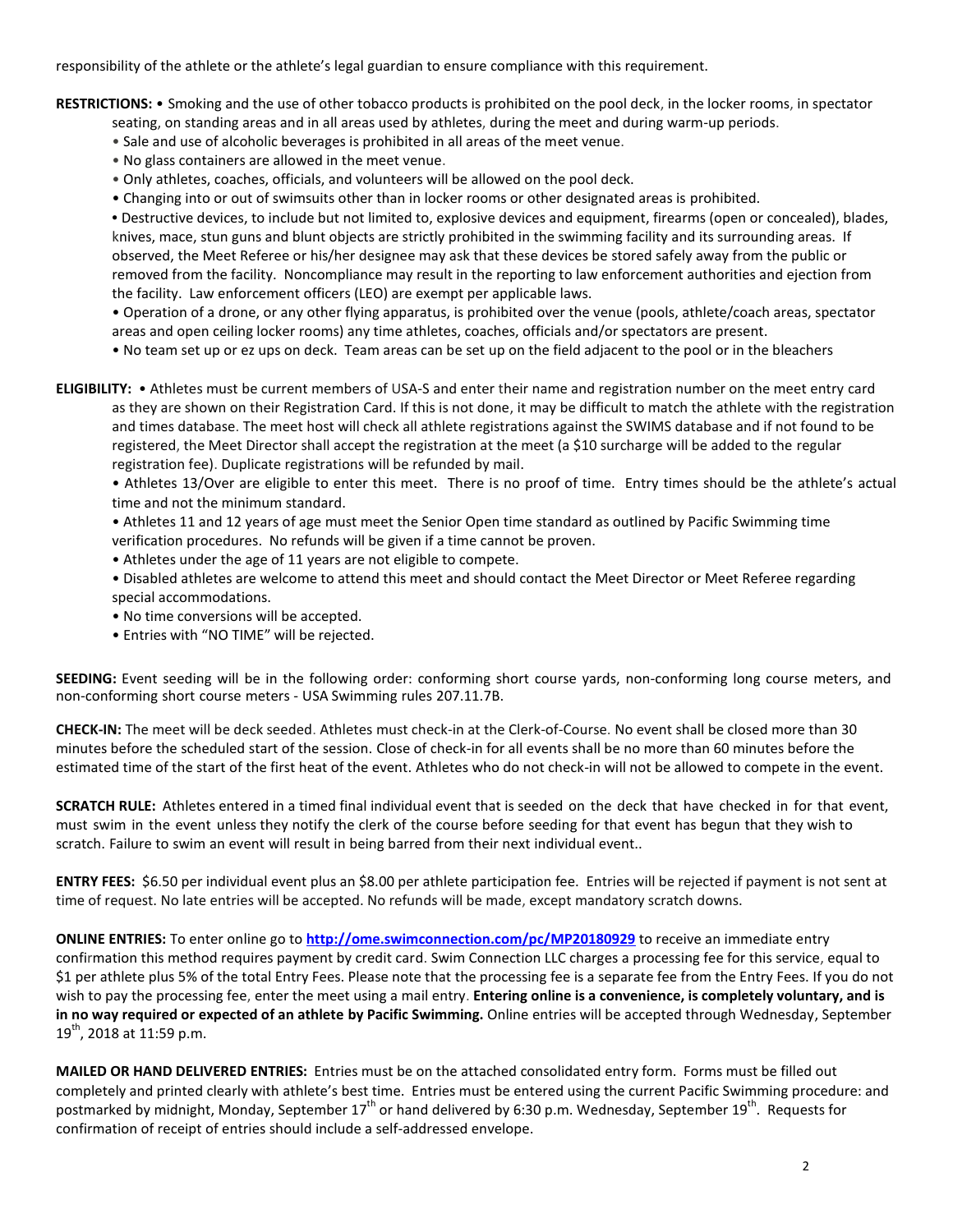#### **Make check payable to: Marin Pirates Swim Team**

| <b>Mail/Hand Deliver entries to:</b> | <b>Tom Evers</b>           |
|--------------------------------------|----------------------------|
|                                      | <b>4 Harris Hill Drive</b> |
|                                      | Novato, CA 94947           |

**AWARDS:** None.

**ADMISSION:** Free. A 2 day program will be available at a reasonable cost

**HOSPITALITY:** Hospitality available for coaches, officials, timers, and volunteers. Lunches will be provided for coaches and working deck officials. There will be a snack bar.

#### **MISCELLANEOUS:**

|               | Saturday, September 29 <sup>th</sup> |                |               | Sunday, September 30 <sup>th</sup> |
|---------------|--------------------------------------|----------------|---------------|------------------------------------|
| <b>EVENT#</b> | <b>EVENT</b>                         | <b>EVENT#</b>  | <b>EVENT#</b> | <b>EVENT</b>                       |
| $\mathbf{1}$  | <b>500 FREE</b>                      | $\overline{2}$ | 15            | 400 I.M.                           |
| 3             | 200 BACK                             | 4              | 17            | <b>200 FREE</b>                    |
| 5             | 100 BREAST                           | 6              | 19            | <b>100 FLY</b>                     |
| 7             | <b>200 FLY</b>                       | 8              | 21            | 50 FREE                            |
| 9             | <b>100 FREE</b>                      | 10             | 23            | 200 BREAST                         |
| 11            | 200 I.M.                             | 12             | 25            | 100 BACK                           |
| 13            | <b>1650 FREE</b>                     | 14             | 27            | <b>1000 FREE</b>                   |

### **ORDER OF EVENTS**

|                | Saturday, September 29 <sup>th</sup> |               | Sunday, September 30 <sup>th</sup> |                  |  |  |
|----------------|--------------------------------------|---------------|------------------------------------|------------------|--|--|
| <b>EVENT#</b>  | <b>EVENT</b>                         | <b>EVENT#</b> | <b>EVENT#</b>                      | <b>EVENT</b>     |  |  |
| $\mathbf{1}$   | <b>500 FREE</b>                      | 2             | 15                                 | 400 I.M.         |  |  |
| 3              | 200 BACK                             | 4             | 17                                 | <b>200 FREE</b>  |  |  |
| 5              | 100 BREAST                           | 6             | 19                                 | <b>100 FLY</b>   |  |  |
| $\overline{7}$ | <b>200 FLY</b>                       | 8             | 21                                 | 50 FREE          |  |  |
| 9              | <b>100 FREE</b>                      | 10            | 23                                 | 200 BREAST       |  |  |
| 11             | 200 I.M.                             | 12            | 25                                 | 100 BACK         |  |  |
| 13             | <b>1650 FREE</b>                     | 14            | 27                                 | <b>1000 FREE</b> |  |  |

Events 13-14 and 27-28 will be swum fastest to slowest alternating women and men

There will be a 10 minute break before the start of these events

Athletes in Events 13-14 and/or 27-28 must provide their own timers and lap counters

Time standards may be found at:<http://www.pacswim.org/swim-meet-times/standards>